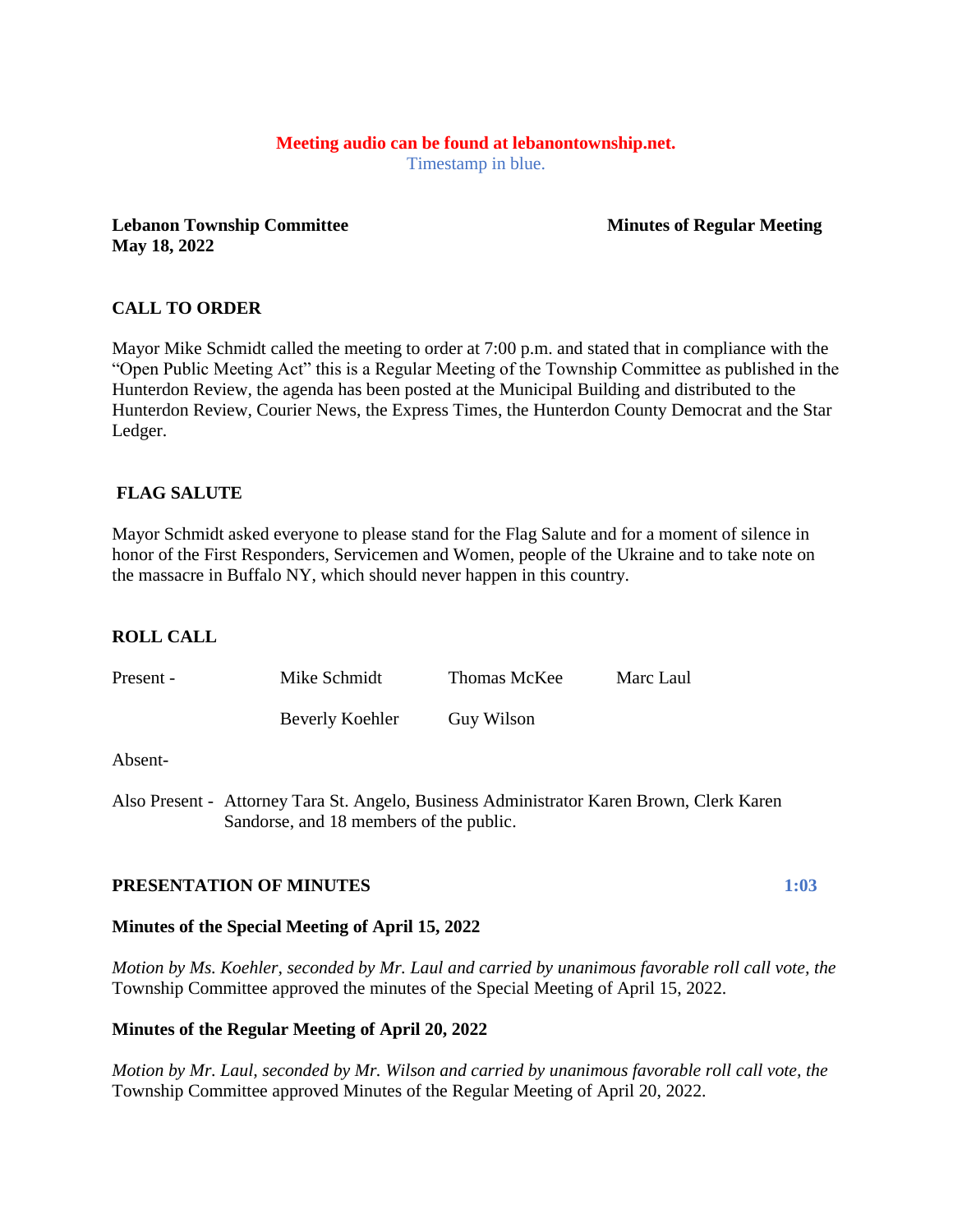LTCM 05/18/2022 Page **2** of **14**

#### **Minutes of the Regular and Executive Session Meetings of May 4, 2022**

*Motion by Ms. Koehler, seconded by Mr. Laul and carried by unanimous favorable roll call vote, the* Township Committee approved Minutes of the Regular and Executive Session Meetings of May 4, 2022.

# **PUBLIC COMMENT 4:45**

*Motion by Ms. Koehler, seconded by Mr. Wilson and carried by unanimous favorable roll call vote,* the Township Committee opened the Public Comment portion of the meeting at 7:05 p.m.

Ms. Hoffman asked about the Subcommittee Policy listed on the agenda.

*Motion by Mr. Wilson, seconded by Mr. Laul and carried by unanimous favorable roll call vote, the* Township Committee closed the public comment portion of the meeting at 7:06 p.m.

### **ORDINANCES 6:38**

### **Ordinance No. 2022-05 - Public Hearing**

*Motion by Mr. Laul, seconded by Mr. McKee and carried by unanimous favorable roll call vote, the* public hearing for Ordinance No. 2022-05 was opened.

Mr. Andy Kozlowski said that he would like to see a suitable penalty for parking in a charging spot when not charging your vehicle.

*Motion by Ms. Koehler, seconded by Mr. Laul and carried by unanimous favorable roll call vote, the* public hearing for Ordinance No. 2022-05 was closed.

*Motion by Mr. Laul, seconded by Ms. Koehler and carried by unanimous favorable roll call vote, the* Township Committee adopted Ordinance No. 2022-05 as written below.

# **TOWNSHIP OF LEBANON COUNTY OF HUNTERDON ORDINANCE NO. 2022-05 ORDINANCE AUTHORIZING ELECTRIC VEHICLE SUPPLY/SERVICE EQUIPMENT (EVSE) AND MAKE READY PARKING SPACES**

This Ordinance sets forth procedures for the installation of Electric Vehicle Supply/Service Equipment (EVSE) and Make-Ready parking spaces and establishes associated regulations and other standards within the Township of Lebanon, in the County of Hunterdon and State of New Jersey.

**WHEREAS**, P.L. 2021, c.171, which Governor Murphy signed into law on July 9, 2021, requires EVSE and Make-Ready parking spaces be designated as a permitted accessory use in all zoning or use districts and establishes associated installation and parking requirements.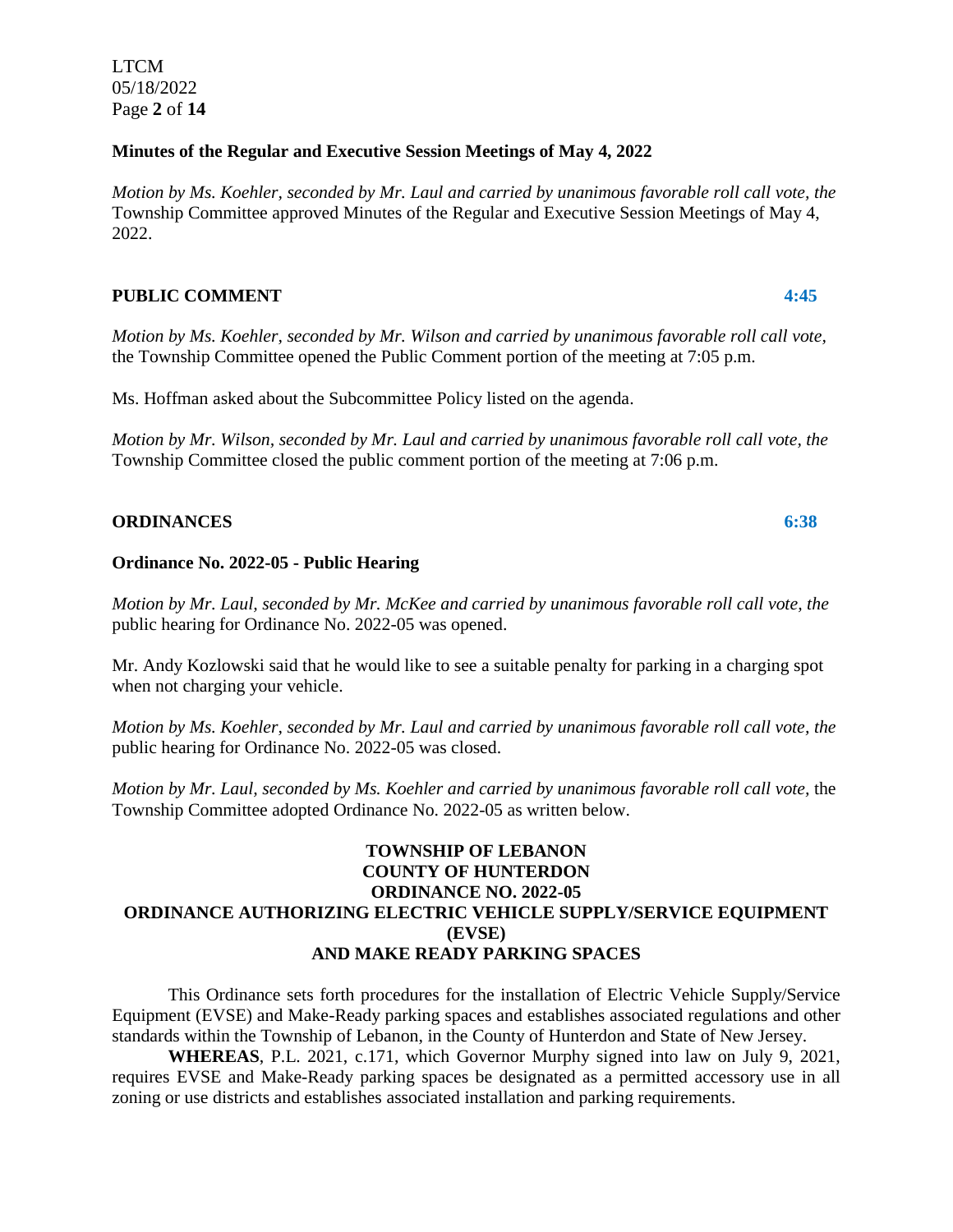**NOW, THEREFORE, BE IT ORDAINED,** by the Mayor and Committee of the Township of Lebanon, in the County of Hunterdon as follows:

# **FIRST: ELECTRIC VEHICLE SUPPLY/SERVICE EQUIPMENT**

#### **A. Purpose.**

The purpose of this Ordinance is to exercise the discretion reserved for local governing bodies pursuant to P.L. 2021, c.171.

### **B. Definitions**

Certificate of occupancy: The certificate provided for in N.J.A.C. 5:23-2, indicating that the construction authorized by the construction permit has been completed in accordance with the construction permit, the act and the regulations. See "State Uniform Construction Code Act," P.L.1975, c.217 (C.52:27D-119 et seq.) and regulations adopted pursuant thereto.

Charging Level: The amount of voltage provided to charge an electric vehicle varies depending on the type of EVSE as follows:

- 1. Level 1 operates on a fifteen (15) to twenty (20) amp breaker on a one hundred twenty (120) volt AC circuit.
- 2. Level 2 operates on a forty (40) to one hundred (100) amp breaker on a two hundred eight (208) or two hundred forty (240) volt AC circuit.
- 3. Direct-current fast charger (DCFC) operates on a sixty (60) amp or higher breaker on a four hundred eighty (480) volt or higher three phase circuit with special grounding equipment. DCFC stations can also be referred to as rapid charging stations that are typically characterized by industrial grade electrical outlets that allow for faster recharging of electric vehicles.

Electric vehicle: Any vehicle that is licensed and registered for operation on public and private highways, roads, and streets; and operates either partially or exclusively using an electric motor powered by an externally charged on-board battery.

Electric Vehicle Supply/Service Equipment or (EVSE): The equipment, including the cables, cords, conductors, connectors, couplers, enclosures, attachment plugs, power outlets, power electronics, transformer, switchgear, switches and controls, network interfaces, point of sale equipment, and associated apparatus designed and used for the purpose of transferring energy from the electric supply system to a plug-in electric vehicle. "EVSE" may deliver either alternating current or, consistent with fast charging equipment standards, direct current electricity. "EVSE" is synonymous with "electric vehicle charging station."

Make-Ready Parking Space: means the pre-wiring of electrical infrastructure at a parking space, or set of parking spaces, to facilitate easy and cost-efficient future installation of Electric Vehicle Supply Equipment or Electric Vehicle Service Equipment, including, but not limited to, Level Two EVSE and direct current fast chargers. Make Ready includes expenses related to service panels, junction boxes, conduit, wiring, and other components necessary to make a particular location able to accommodate Electric Vehicle Supply Equipment or Electric Vehicle Service Equipment on a "plug and play" basis. "Make-Ready" is synonymous with the term "charger ready," as used in P.L.2019, c.362 (C.48:25-1 et al.).

Private EVSE: EVSE that has restricted access to specific users (e.g., single and two-family homes, executive parking fleet parking with no access to the general public).

Publicly-accessible EVSE: EVSE that is publicly available (e.g., park  $\&$  ride, public parking lots and garages, on-street parking, shopping center parking, non-reserved parking in multifamily parking lots, etc.).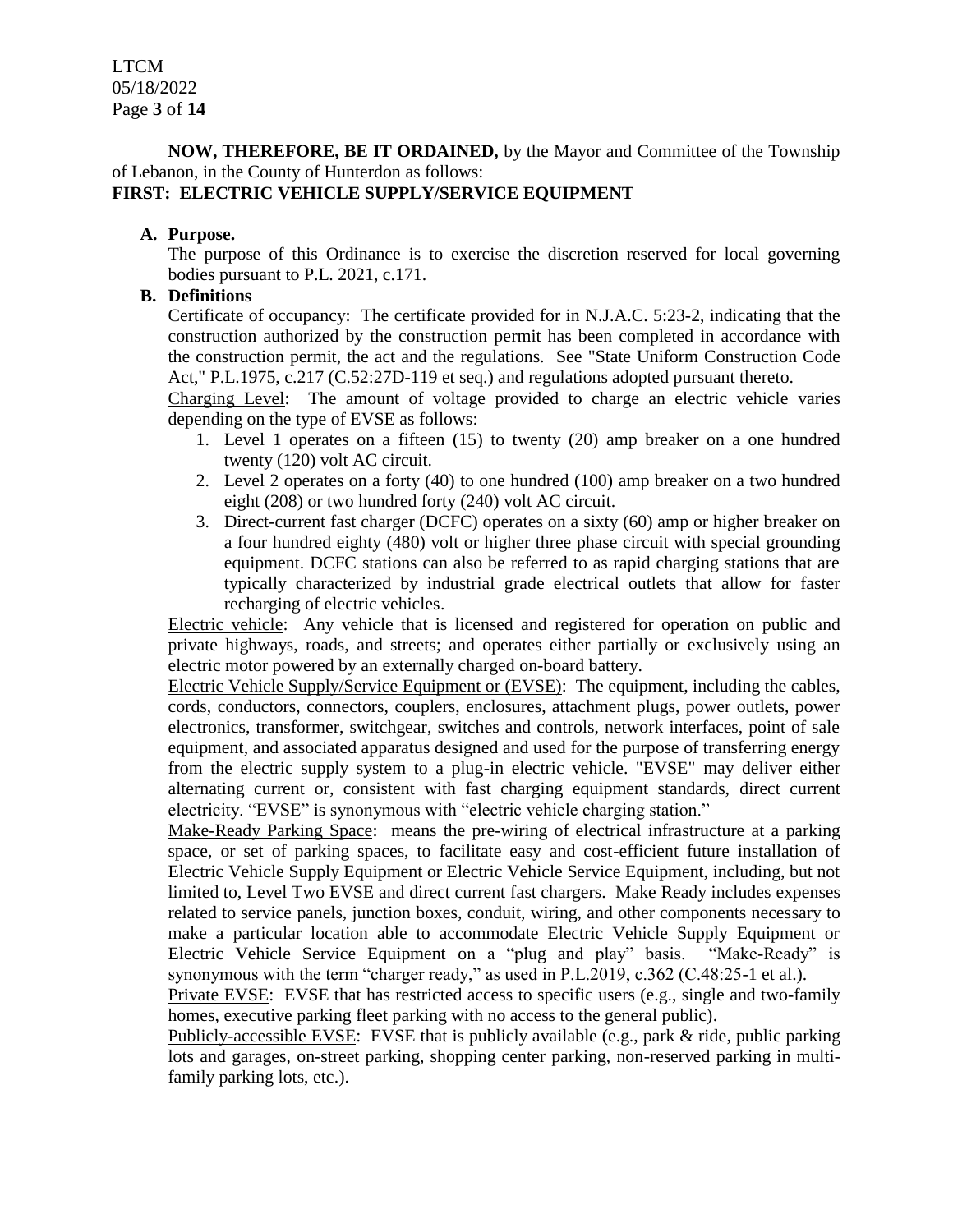# **C. Approvals and Permits**

- 1. An application for development submitted solely for the installation of EVSE or Make-Ready parking spaces shall be considered a permitted accessory use and permitted accessory structure in all zoning or use districts and shall not require a variance pursuant to C.40:55D-70.
- 2. EVSE and Make-Ready Parking Spaces installed pursuant to Section D. below in development applications that are subject to site plan approval are considered a permitted accessory use as described in 1. above.
- 3. All EVSE and Make-Ready parking spaces shall be subject to applicable local and/or Department of Community Affairs permit and inspection requirements.
- 4. The Zoning Officer shall enforce all signage and installation requirements described in this ordinance. Failure to meet the requirements in this ordinance shall be subject to the same enforcement and penalty provisions as other violations of Lebanon's land use regulations.
- 5. An application for development for the installation of EVSE or Make-Ready spaces at an existing gasoline service station, an existing retail establishment, or any other existing building shall not be subject to site plan or other land use board review, shall not require variance relief pursuant to C.40:55D-1 et seq. or any other law, rule, or regulation, and shall be approved through the issuance of a zoning permit by the administrative officer, provided the application meets the following requirements:
	- a. the proposed installation does not violate bulk requirements applicable to the property or the conditions of the original final approval of the site plan or subsequent approvals for the existing gasoline service station, retail establishment, or other existing building;
	- b. all other conditions of prior approvals for the gasoline service station, the existing retail establishment, or any other existing building continue to be met; and
	- c. the proposed installation complies with the construction codes adopted in or promulgated pursuant to the "State Uniform Construction Code Act," P.L.1975, c.217 (C.52:27D-119 et seq.), any safety standards concerning the installation, and any State rule or regulation concerning electric vehicle charging stations.
- 6. An application pursuant to Section 5. above shall be deemed complete if:
	- a. the application, including the permit fee and all necessary documentation, is determined to be complete;
	- b. a notice of incompleteness is not provided within 20 days after the filing of the application; or
	- c. a one-time written correction notice is not issued by the Zoning Officer within 20 days after filing of the application detailing all deficiencies in the application and identifying any additional information explicitly necessary to complete a review of the permit application.
- 7. EVSE and Make-Ready parking spaces installed at a gasoline service station, an existing retail establishment, or any other existing building shall be subject to applicable local and/or Department of Community Affairs inspection requirements.
- 8. A permitting application solely for the installation of electric vehicle supply equipment permitted as an accessory use shall not be subject to review based on parking requirements.

# **D. Requirements for New Installation of EVSE and Make-Ready Parking Spaces**

1. As a condition of preliminary site plan approval, for each application involving a multiple dwelling with five or more units of dwelling space, which shall include a multiple dwelling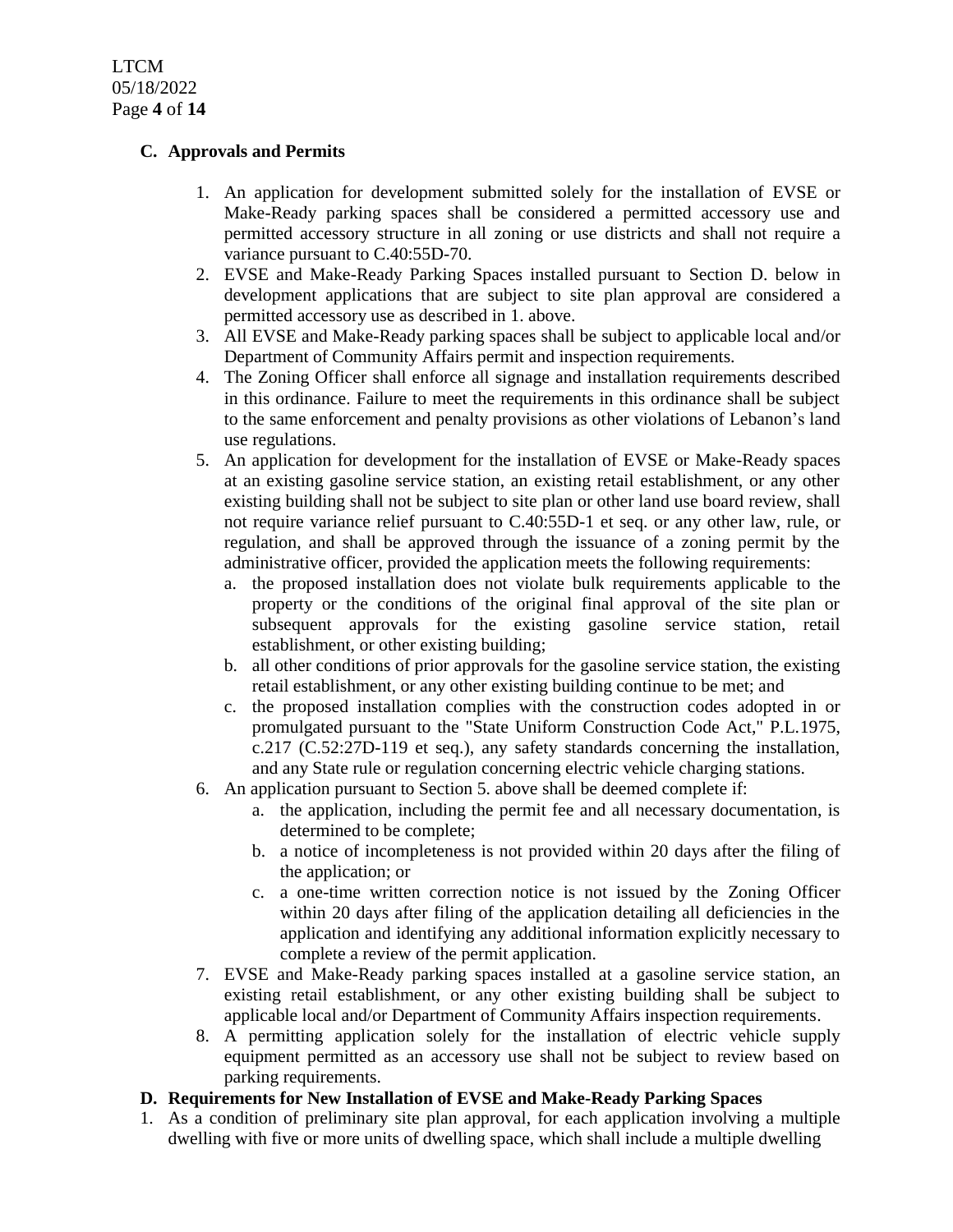LTCM 05/18/2022 Page **5** of **14**

> that is held under a condominium or cooperative form of ownership, a mutual housing corporation, or a mixed-use development, the developer or owner, as applicable, shall:

- a. prepare as Make-Ready parking spaces at least 15 percent of the required offstreet parking spaces, and install EVSE in at least one-third of the 15 percent of Make-Ready parking spaces;
- b. within three years following the date of the issuance of the certificate of occupancy, install EVSE in an additional one-third of the original 15 percent of Make-Ready parking spaces; and
- c. within six years following the date of the issuance of the certificate of occupancy, install EVSE in the final one-third of the original 15 percent of Make-Ready parking spaces.
- d. Throughout the installation of EVSE in the Make-Ready parking spaces, at least five percent of the electric vehicle supply equipment shall be accessible for people with disabilities.
- e. Nothing in this subsection shall be construed to restrict the ability to install electric vehicle supply equipment or Make-Ready parking spaces at a faster or more expansive rate than as required above.
- 2. As a condition of preliminary site plan approval, each application involving a parking lot or garage not covered in 1. above shall:
	- a. Install at least one Make-Ready parking space if there will be 50 or fewer offstreet parking spaces.
	- b. Install at least two Make-Ready parking spaces if there will be 51 to 75 offstreet parking spaces.
	- c. Install at least three Make-Ready parking spaces if there will be 76 to 100 offstreet parking spaces.
	- d. Install at least four Make-Ready parking spaces, at least one of which shall be accessible for people with disabilities if there will be 101 to 150 off-street parking spaces.
	- e. Install at least four percent of the total parking spaces as Make-Ready parking spaces, at least five percent of which shall be accessible for people with disabilities, if there will be more than 150 off-street parking spaces.
	- f. In lieu of installing Make-Ready parking spaces, a parking lot or garage may install EVSE to satisfy the requirements of this subsection.
	- g. Nothing in this subsection shall be construed to restrict the ability to install electric vehicle supply equipment or Make-Ready parking spaces at a faster or more expansive rate than as required above
	- h. Notwithstanding the provisions of Section E above, a retailer that provides 25 or fewer off-street parking spaces or the developer or owner of a singlefamily home shall not be required to provide or install any electric vehicle supply equipment or Make-Ready parking spaces.

# **E. Minimum Parking Requirements**

- 1. All parking spaces with EVSE and Make-Ready equipment shall be included in the calculation of minimum required parking spaces, pursuant Chapter 400-1 to 400-62 – Zoning.
- 2. A parking space prepared with EVSE or Make-Ready equipment shall count as at least two parking spaces for the purpose of complying with a minimum parking space requirement. This shall result in a reduction of no more than 10 percent of the total required parking.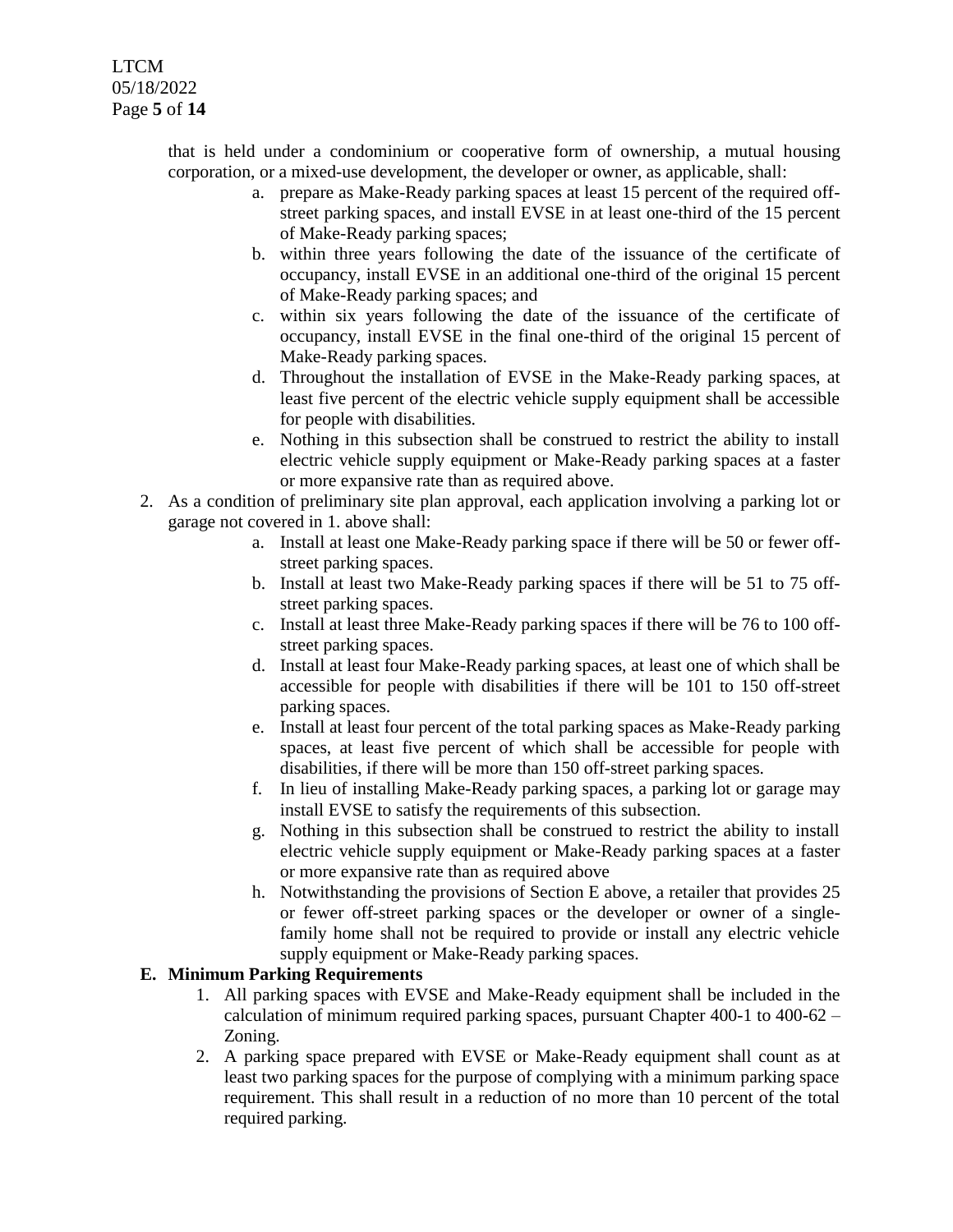All parking space calculations for EVSE and Make-Ready equipment shall be rounded up to the next full parking space.

3. Additional installation of EVSE and Make-Ready parking spaces above what is required in Section D. above may be encouraged, but shall not be required in development projects.

### **F. Reasonable Standards for All New EVSE and Make-Ready Parking Spaces**

- 1. Location and layout of EVSE and Make-Ready parking spaces is expected to vary based on the design and use of the primary parking area. It is expected flexibility will be required to provide the most convenient and functional service to users. Standards and criteria should be considered guidelines and flexibility should be allowed when alternatives can better achieve objectives for provision of this service.
- 2. Installation:
	- a. Installation of EVSE and Make-Ready parking spaces shall meet the electrical subcode of the Uniform Construction Code, N.J.A.C. 5:23-3.16.
	- b. Each EVSE or Make-Ready parking space that is not accessible for people with disabilities shall be not less than 9 feet wide or 18 feet in length. Exceptions may be made for existing parking spaces or parking spaces that were part of an application that received prior site plan approval.
	- c. To the extent practical, the location of accessible parking spaces for people with disabilities with EVSE and Make Ready equipment shall comply with the general accessibility requirements of the Uniform Construction Code, N.J.A.C. 5:23, and other applicable accessibility standards.
	- d. Each EVSE or Make-Ready parking space that is accessible for people with disabilities shall comply with the sizing of accessible parking space requirements in the Uniform Construction Code, N.J.A.C. 5:23, and other applicable accessibility standards.

# 3. EVSE Parking:

- a. Publicly-accessible EVSE shall be reserved for parking and charging electric vehicles only. Electric vehicles shall be connected to the EVSE.
- b. Electric vehicles may be parked in any parking space designated for parking, subject to the restrictions that would apply to any other vehicle that would park in that space.
- c. Public Parking. Pursuant to NJSA 40:48-2, publicly-accessible EVSE parking spaces shall be monitored by the municipality's police department

and enforced in the same manner as any other parking. It shall be a violation of this Section to park or stand a non-electric vehicle in such a space, or to park an electric vehicle in such a space when it is not connected to the EVSE. Any non-electric vehicle parked or standing in a EVSE parking space or any electric vehicle parked and not connected to the EVSE is subject to fine and/or impoundment of the offending vehicle as described in the general penalty provisions of this Municipal Code or Section 7-12. Signage indicating the penalties for violations shall comply with Section 5. below. Any vehicle parked in such a space shall make the appropriate payment for the space and observe the time limit for the underlying parking area, if applicable.

d. Private Parking. The use of EVSE shall be monitored by the property owner or designee.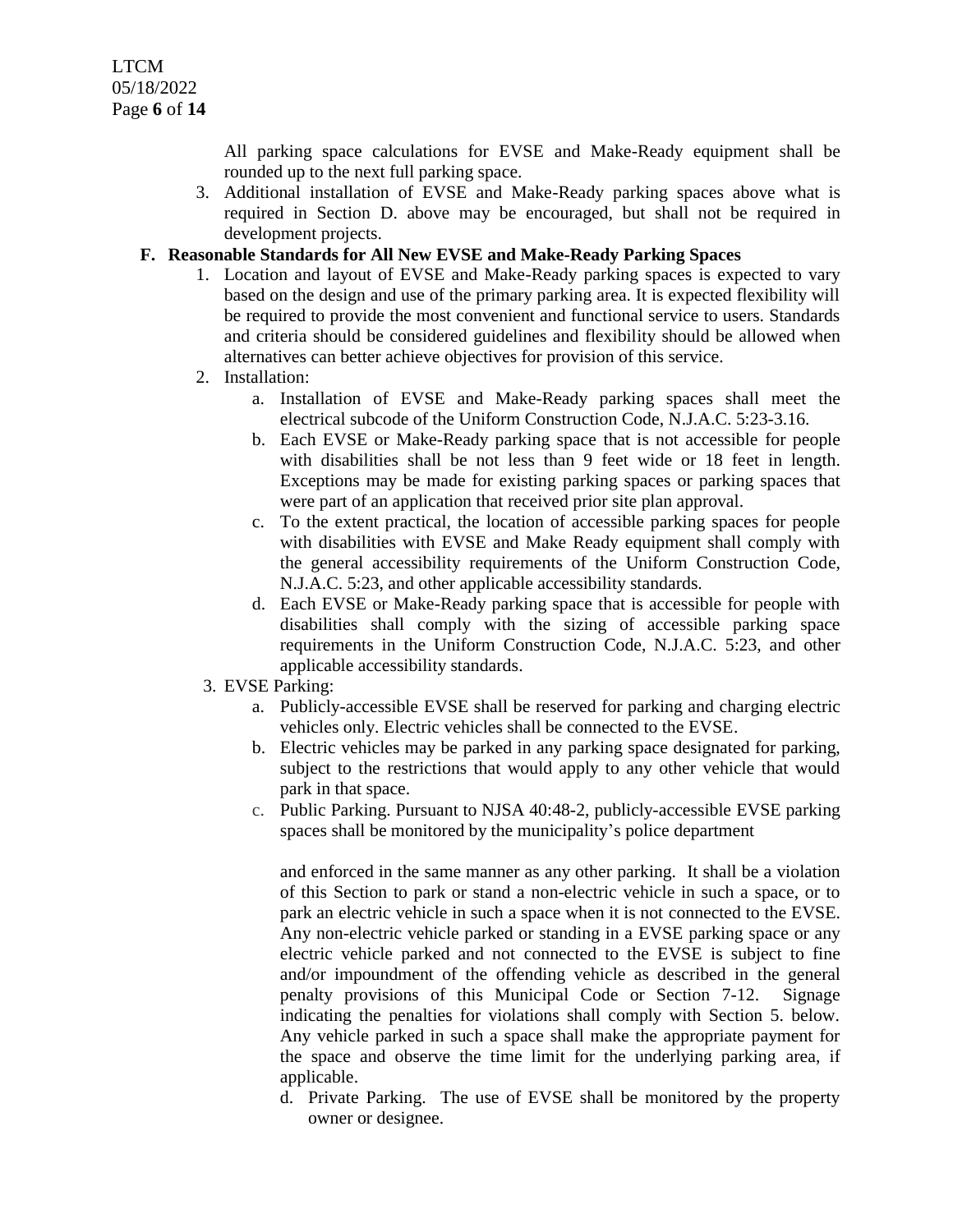LTCM 05/18/2022 Page **7** of **14**

- 4. Safety.
	- a. Each publicly-accessible EVSE shall be located at a parking space that is designated for electric vehicles only and identified by green painted pavement and/or curb markings, a green painted charging pictograph symbol, and appropriate signage pursuant to Section 5. below.
	- b. Where EVSE is installed, adequate site lighting and landscaping shall be provided in accordance with Lebanon's ordinances and regulations.
	- c. Adequate EVSE protection such as concrete-filled steel bollards shall be used for publicly-accessible EVSE. Non-mountable curbing may be used in lieu of bollards if the EVSE is setback a minimum of 24 inches from the face of the curb. Any stand-alone EVSE bollards should be 3 to 4-feet high with concrete footings placed to protect the EVSE from accidental impact and to prevent damage from equipment used for snow removal.
	- d. EVSE outlets and connector devices shall be no less than 36 inches and no higher than 48 inches from the ground or pavement surface where mounted, and shall contain a cord management system as described in e. below. Equipment mounted on pedestals, lighting posts, bollards, or other devices shall be designated and located as to not impede pedestrian travel, create trip hazards on sidewalks, or impede snow removal.
	- e. Each EVSE shall incorporate a cord management system or method to minimize the potential for cable entanglement, user injury, or connector damage. Cords shall be retractable or have a place to hang the connector and cord a safe and sufficient distance above the ground or pavement surface. Any cords connecting the charger to a vehicle shall be configured so that they do not cross a driveway, sidewalk, or passenger unloading area.
	- f. Where EVSE is provided within a pedestrian circulation area, such as a sidewalk or other accessible route to a building entrance, the EVSE shall be located so as not to interfere with accessibility requirements of the Uniform Construction Code, N.J.A.C. 5:23, and other applicable accessibility standards.
	- g. Publicly-accessible EVSEs shall be maintained in all respects, including the functioning of the equipment. A 24-hour on-call contact shall be provided on the equipment for reporting problems with the equipment or access to it. To allow for maintenance and notification, Lebanon shall require the owners/designee of publicly-accessible EVSE to provide information on the EVSE's geographic location, date of installation, equipment type and model, and owner contact information.
- 5. Signs
	- a. Publicly-accessible EVSE shall have posted regulatory signs, as identified in this section, allowing only charging electric vehicles to park in such spaces. For purposes of this section, "charging" means that an electric vehicle is parked at an EVSE and is connected to the EVSE. If time limits or vehicle removal provisions are to be enforced, regulatory signs including parking restrictions shall be installed immediately adjacent to, and visible from the EVSE. For private EVSE, installation of signs and sign text is at the discretion of the owner.
	- b. All regulatory signs shall comply with visibility, legibility, size, shape, color, and reflectivity requirements contained within the Federal Manual on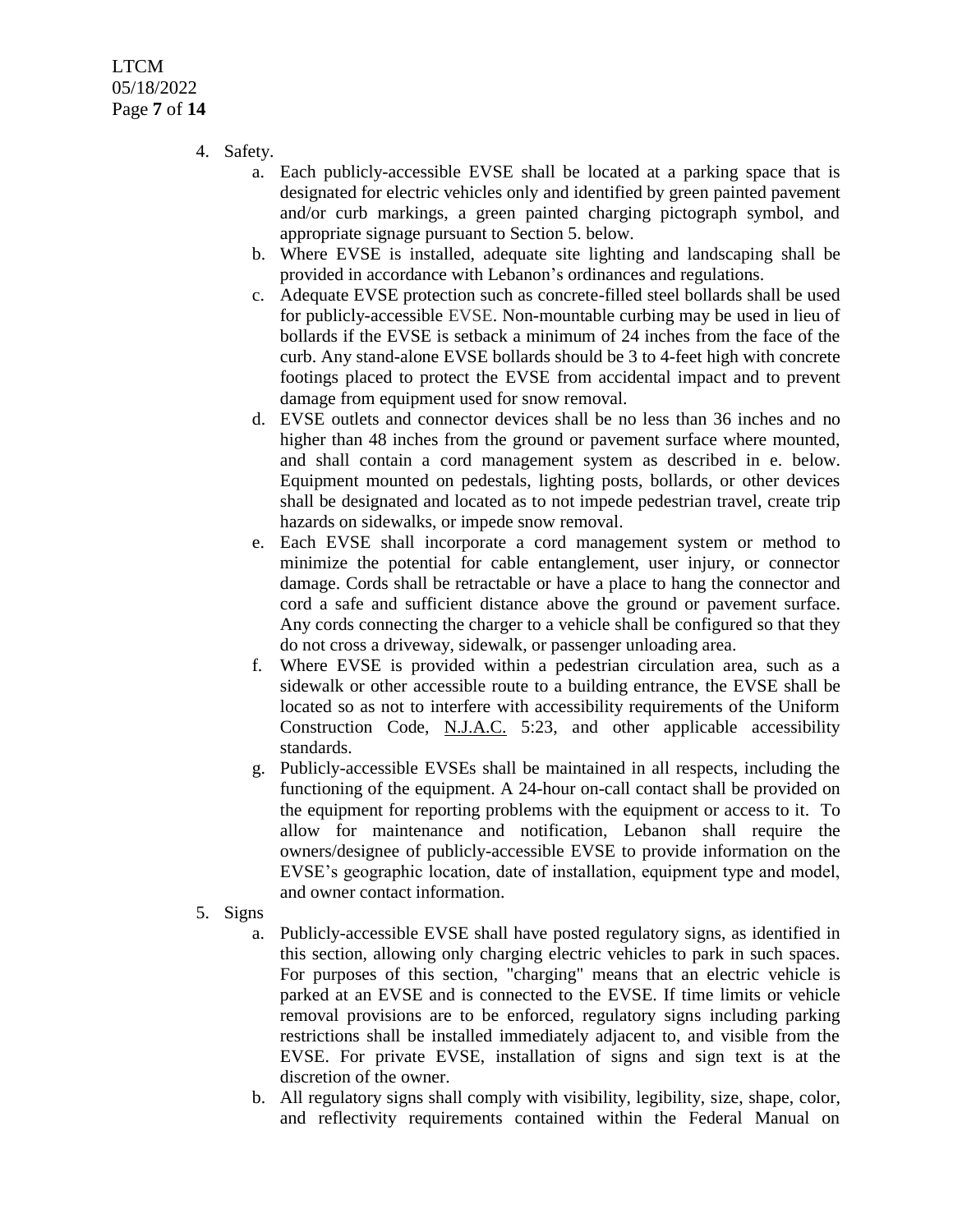LTCM 05/18/2022 Page **8** of **14**

> Uniform Traffic Control Devices as published by the Federal Highway Administration.

- c. Wayfinding or directional signs, if necessary, shall be permitted at appropriate decision points to effectively guide motorists to the EVSE parking space(s). Wayfinding or directional signage shall be placed in a manner that shall not interfere with any parking space, drive lane, or exit and shall comply with b. above.
- d. In addition to the signage described above, the following information shall be available on the EVSE or posted at or adjacent to all publicly-accessible EVSE parking spaces:
	- 1) Hours of operation and/or time limits if time limits or tow-away provisions are to be enforced by the municipality or owner/designee;
	- 2) Usage fees and parking fees, if applicable; and
	- 3) Contact information (telephone number) for reporting when the equipment is not operating or other problems.
- 6. Usage Fees
	- a. Private EVSE: Nothing in this ordinance shall be deemed to preclude a private owner/designee of an EVSE from collecting a fee for the use of the EVSE, in accordance with applicable State and Federal regulations. Fees shall be available on the EVSE or posted at or adjacent to the EVSE parking space.

### **SECOND: SEVERABILITY**

If any section, paragraph, clause, or provision of this ordinance shall be adjudged invalid, such adjudication shall apply only to the section, paragraph, clause or provision so adjudged and the remainder of the ordinance shall be deemed valid and effective.

### **THIRD: REPEAL OF PRIOR ORDINANCES**

All ordinances or parts of ordinances inconsistent with or in conflict with this ordinance are hereby repealed to the extent of such inconsistency.

#### **FOURTH: EFFECTIVE DATE**

This ordinance shall take effect after final passage and publication as provided by law.

#### **Ordinance No. 2022-06 - Public Hearing**

*Motion by Mr. Wilson, seconded by Ms. Koehler and carried by unanimous favorable roll call vote,* the public hearing for Ordinance No. 2022-06 was opened.

There were no comments from the public.

*Motion by Mr. Laul, seconded by Mr. McKee and carried by unanimous favorable roll call vote, the* public hearing for Ordinance No. 2022-06 was closed.

*Motion by Mr. Wilson, seconded by Mr. Laul and carried by unanimous favorable roll call vote, the* Township Committee adopted Ordinance No. 2022-06 as written below.

# TOWNSHIP OF LEBANON COUNTY OF HUNTERDON ORDINANCE NO. 2022-06 DESIGNATING THE NAMES OF PARCELS OF PRESERVED LAND IN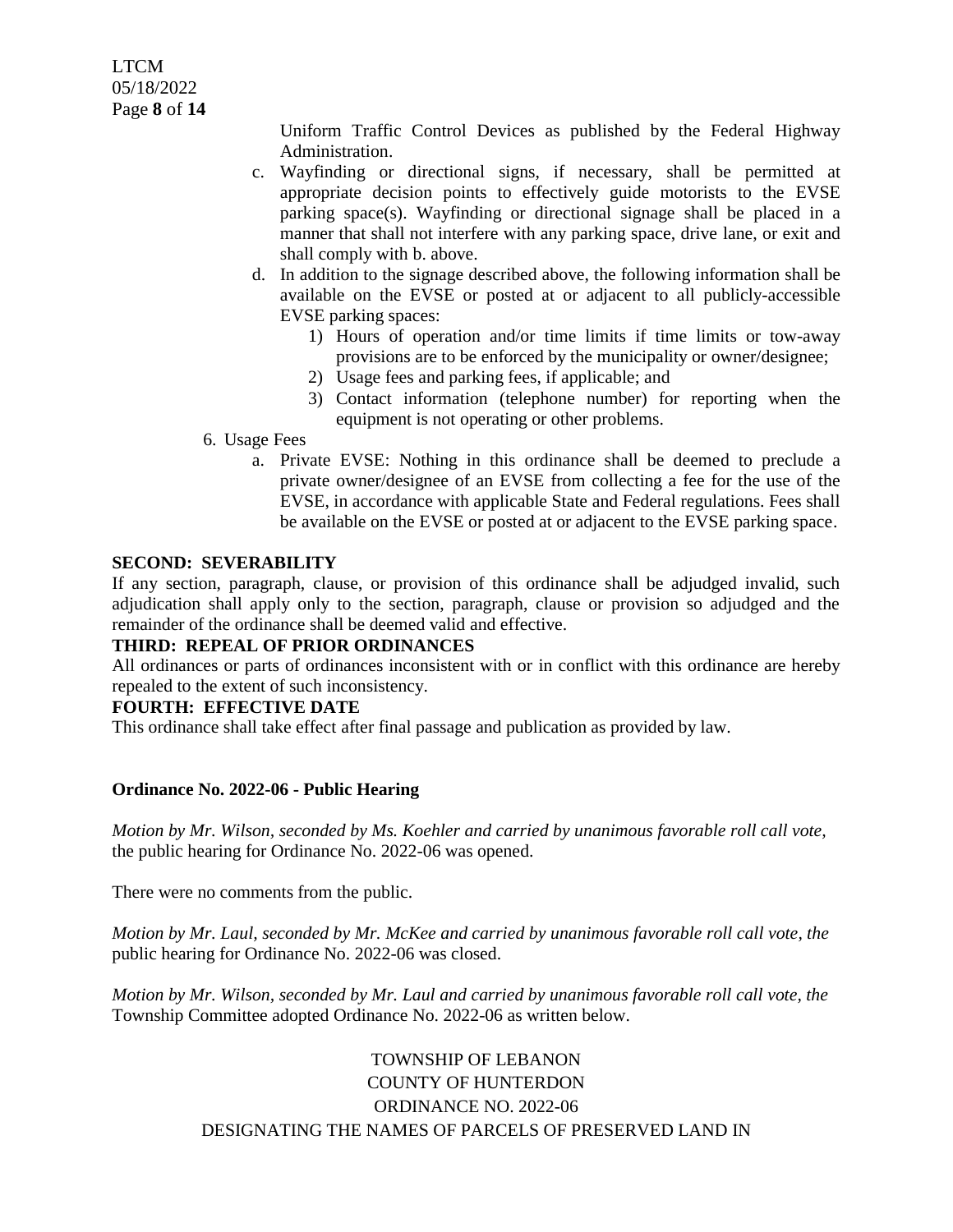LTCM 05/18/2022 Page **9** of **14**

# THE TOWNSHIP OF LEBANON, COUNTY OF HUNTERDON, STATE OF NEW JERSEY

WHEREAS, the Mayor and Committee of the Township of Lebanon, in the County of Hunterdon have determined that it is in the best interests of the residents to designate the name of parcels of preserved land in the Township of Lebanon, County of Hunterdon.

NOW, THEREFORE, BE IT ORDAINED, by the Mayor and Committee of the Township of Lebanon, in the County of Hunterdon, as follows:

- 1. Block 36, Lots 18.04 and 17.03 commonly known as Goracy Property shall now be known as Woodglen-Miquin Trail.
- 2. Block 49, Lots 89.01, 89.02 and 4.02, shall now be known as Anthony Preserve.
- 3. Block 24, Lot 2, shall now be known as Sun Mountain Preserve

Proper markers designating and identifying the parcels of preserved lands shall be posted in conspicuous locations of said street.

A certified copy of this Ordinance shall be filed with County and State, as well as to the Environmental and Open Space Committee (EOSC).

If any section, subsection, sentence, clause or phrase of this Ordinance is for any reason held to be unconstitutional or invalid, such decision shall not affect the remaining portions of this Ordinance, which shall otherwise remain in full force and effect.

All ordinances or parts of ordinances inconsistent herewith are hereby repealed to the extent of such inconsistency.

This Ordinance shall take effect upon adoption and publication according to law and filing with the Hunterdon County Clerk.

# **Ordinance No. 2022-07 – Capital**

#### **Resolution No. 60-2022 – Capital Ordinance Introduction**

*Motion by Mr. Laul, seconded by Ms. Koehler and carried by unanimous favorable roll call* vote, the Township Committee approved Resolution No. 60-2022 as written below.

> TOWNSHIP OF LEBANON COUNTY OF HUNTERDON STATE OF NEW JERSEY RESOLUTION NO 60-2022 CAPITAL ORDINANCE

BE IT RESOLVED that the ordinance entitled:

"CAPITAL ORDINANCE OF THE TOWNSHIP OF LEBANON, IN THE COUNTY OF HUNTERDON, NEW JERSEY AUTHORIZING VARIOUS PUBLIC IMPROVEMENTS AND ACQUISITIONS IN, BY AND FOR THE TOWNSHIP, APPROPRIATING THEREFOR THE SUM OF \$694,251 AND PROVIDING THAT SUCH SUM SO APPROPRIATED SHALL BE RAISED FROM THE CAPITAL IMPROVEMENT FUND OF THE TOWNSHIP."

heretofore introduced, does now pass on first reading, and that said ordinance be further considered for final passage at a meeting to be held on the 1st day of June, 2022, at 7:00 P.M., or as soon thereafter as the matter can be reached, at the regular meeting place of the Township Committee, and that at such time and place all persons interested be given an opportunity to be heard concerning said ordinance, and that the Township Clerk is hereby authorized and directed to publish said ordinance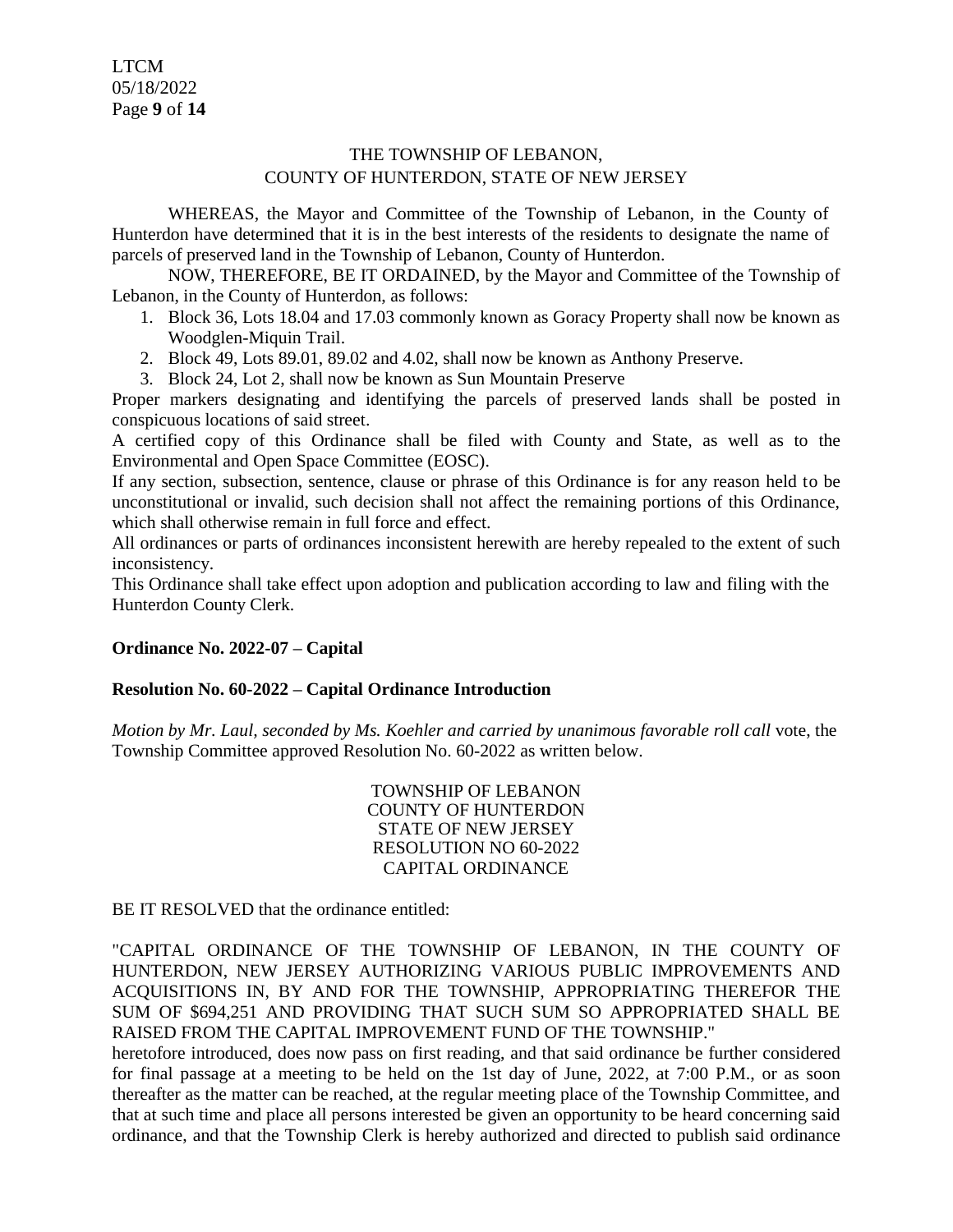LTCM 05/18/2022 Page **10** of **14**

according to law with a notice of its introduction and passage on first reading and of the time and place when and where said ordinance will be further considered for final passage.

# STATE OF NEW JERSEY COUNTY OF HUNTERDON TOWNSHIP OF LEBANON ORDINANCE NO. 2022-07

"CAPITAL ORDINANCE OF THE TOWNSHIP OF LEBANON, IN THE COUNTY OF HUNTERDON, NEW JERSEY AUTHORIZING VARIOUS PUBLIC IMPROVEMENTS AND ACQUISITIONS IN, BY AND FOR THE TOWNSHIP, APPROPRIATING THEREFOR THE SUM OF \$694,251 AND PROVIDING THAT SUCH SUM SO APPROPRIATED SHALL BE RAISED FROM THE CAPITAL IMPROVEMENT FUND OF THE TOWNSHIP."

#### **RESOLUTIONS 17:48**

#### **Resolution No. 61-2022 - Certification of the Annual Audit**

*Motion by Mr. Wilson, seconded by Ms. Koehler and carried by unanimous favorable roll call* vote, the Township Committee approved Resolution No. 61-2022 as written below.

# TOWNSHIP OF LEBANON COUNTY OF HUNTERDON STATE OF NEW JERSEY RESOLUTION NO. 61-2022 GOVERNING BODY CERTIFICATION OF THE ANNUAL AUDIT

WHEREAS, N.J.S.A. 40A:5-4 requires the governing body of every local unit to have made an annual audit of its books, accounts and financial transactions, and

WHEREAS, the Annual Report of Audit for the year 2021 has been filed by a Registered Municipal Accountant with the Municipal Clerk pursuant to N.J.S.A. 40A:5-6, and a copy has been received by each member of the governing body; and,

WHEREAS, R.S. 52:27BB-34 authorizes the Local Finance Board of the State of New Jersey to prescribe reports pertaining to the local fiscal affairs; and,

WHEREAS, the Local Finance Board has promulgated N.J.A.C. 5:30-6.5, a regulation requiring that the governing body of each municipality shall by resolution certify to the Local Finance Board of the State of New Jersey that all members of the governing body have reviewed, as a minimum, the sections of the annual audit entitled "Comments and Recommendations, and,

WHEREAS, the members of the governing body have personally reviewed as a minimum the Annual Report of Audit, and specifically the sections of the Annual Audit entitled "Comments and Recommendations, as evidenced by the group affidavit form of the governing body attached hereto; and,

WHEREAS, such resolution of certification shall be adopted by the Governing Body no later than forty-five days after the receipt of the annual audit, pursuant to N.J.A.C. 5:30-6.5; and,

WHEREAS, all members of the governing body have received and have familiarized themselves with, at least, the minimum requirements of the Local Finance Board of the State of New Jersey, as stated aforesaid and have subscribed to the affidavit, as provided by the Local Finance Board, and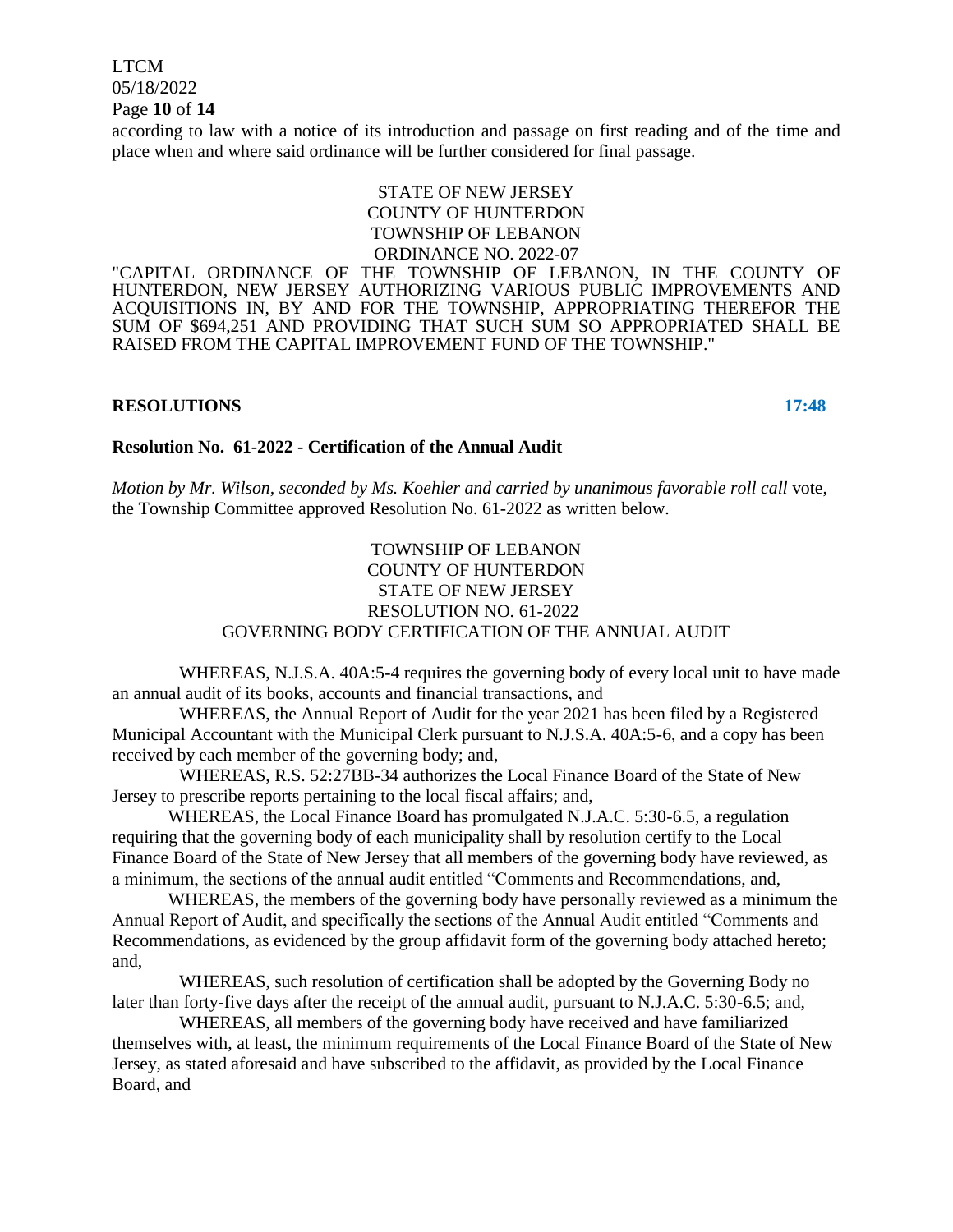LTCM 05/18/2022 Page **11** of **14**

WHEREAS, failure to comply with the regulations of the Local Finance Board of the State of New Jersey may subject the members of the local governing body to the penalty provisions of R.S. 52:27BB-52, to wit:

> R.S. 52:27BB-52: A local officer or member of a local governing body who, after a date fixed for compliance, fails or refuses to obey an order of the director (Director of Local Government Services), under the provisions of this Article, shall be guilty of a misdemeanor and, upon conviction, may be fined not more than one thousand dollars (\$1,000.00) or imprisoned for not more than one year, or both, in addition shall forfeit his office.

NOW, THEREFORE BE IT RESOLVED, That the Township Committee of the Township of Lebanon, hereby states that it has complied with N.J.A.C. 5:30-6.5 and does hereby submit a certified copy of this resolution and the required affidavit to said Board to show evidence of said compliance.

# **Resolution No. 62-2022 - DMHAS Youth Leadership Grant - Municipal Alliance**

*Motion by Mr. Laul, seconded by Mr. Wilson and carried by favorable roll call vote, the* Township Committee approved Resolution No. 62-2022 as written below. AYES: Laul, Wilson, Schmidt NAYS: McKee, ABSTAIN: Koehler

> Township of Lebanon County of Hunterdon State of New Jersey Resolution No. 62-2022 Governor's Council on Alcoholism and Drug Abuse **FORM 1B – DMHAS Youth Leadership Grant**

**WHEREAS,** the Governor's Council on Alcoholism and Drug Abuse (GCADA) established the Municipal Alliances for the Prevention of Alcoholism and Drug Abuse in 1989 to educate and engage residents, local government and law enforcement officials, schools, nonprofit organizations, the faith community, parents, youth and other allies in efforts to prevent alcoholism and drug abuse in communities throughout New Jersey. In coordination with GCADA, the New Jersey Department of Human Services/Division on Mental Health and Addiction Services (DMHAS) has awarded a Youth Leadership Grant to the GCADA Municipal Alliance Program.

**WHEREAS,** The Township Council of the Township of Lebanon, County of Hunterdon, State of New Jersey recognizes that the abuse of alcohol and drugs is a serious problem in our society amongst persons of all ages; and therefore has an established Municipal Alliance Committee; and, **WHEREAS,** the Township Council further recognizes that it is incumbent upon not only public officials but upon the entire community to take action to prevent such abuses in our community; and, **WHEREAS,** the Township Council has applied for DMHAS Youth Leadership funding through the Governor's Council on Alcoholism and Drug Abuse through the County of Hunterdon; **NOW, THEREFORE, BE IT RESOLVED** by the Township of Lebanon, County of Hunterdon, State of New Jersey hereby recognizes the following:

1. The Township Council does hereby authorize submission of an application for DMHAS Grant funding for the Voorhees Municipal Alliance for Year One Grant Term 7/1/22 – 3/14/23 in the amount of:

DMHAS Grant Funding \$10,730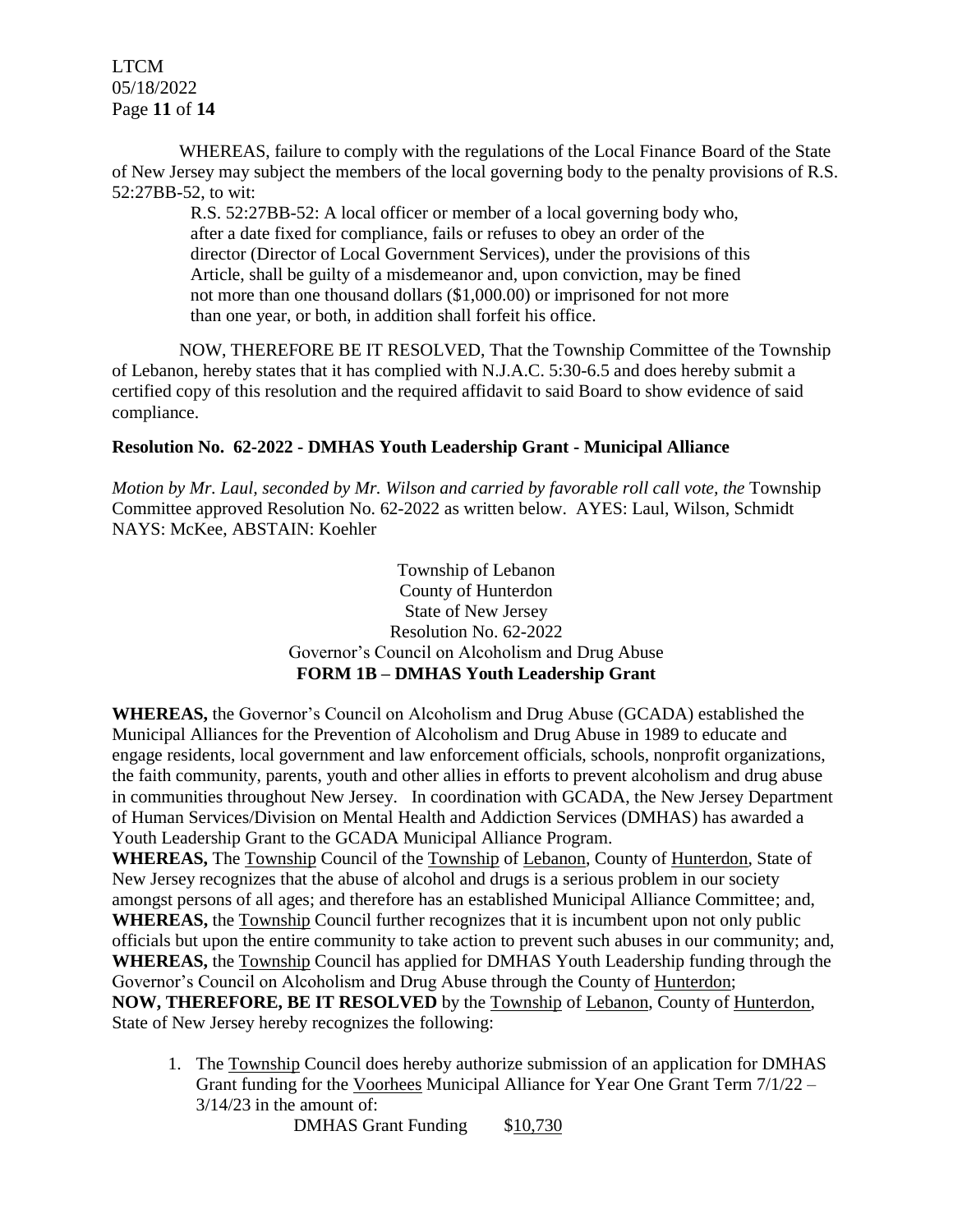2. The Township Council acknowledges the terms and conditions for administering the Municipal Alliance grant, including the administrative compliance and audit requirements.

# **UNFINSIHED BUSINESS 27:55**

**Schedule Special Meeting for Police Candidate Interviews**

*Motion by Ms. Koehler, seconded by Mr. Laul and carried by unanimous favorable roll call* vote, the Township Committee scheduled a Special Meeting to be held on June 1, 2022 at 5:15 p.m. to conduct Police Candidate Interviews in closed session.

### **Township Appreciation Event**

*Motion by Mr. Wilson, seconded by Ms. Koehler and carried by unanimous favorable roll call* vote, the Township Committee scheduled the Township's Appreciation Event to be held on Saturday, September 17, 2022 at the Memorial Park Pavilion. Time to be determined.

### **Newsletter**

Ms. Brown stated that on May 4, 2022 she, Ms. Koehler and Mr. Laul met with the only consultant that provided a newsletter proposal. The Subcommittee wanted to bring the matter to the Committee for full discussion. A key item to consider is if the newsletter should be solely digital or if paper copies should still be mailed out. Discussion held. Ms. Brown provided the Committee with a written proposal for their consideration at the next meeting.

# **Congressionally Directed Spending Grant**

Ms. Brown informed the Committee that she received communication from Senator Menendez's office last week. They were requesting a copy of the letter of support from the New Jersey Department of Transportation which was provided. The application has been moved to the subcommittee on Transportation Housing and Urban Development. There has been no word from the Malinowski or Bookers offices at this time.

# **NEW BUSINESS 44:04**

# **Standing Committee Meeting Policy**

The Committee discussed the Standing Committees changing dates, times and locations of their meeting. The website is not updated to indicate the changes. There will be resolution prepared for the June 1, 2022 meeting outlining the regulations to be followed when meeting schedules change.

Mr. Laul stepped out of the meeting at 7:56 p.m. Mr. Laul rejoined the meeting at 7:59 p.m.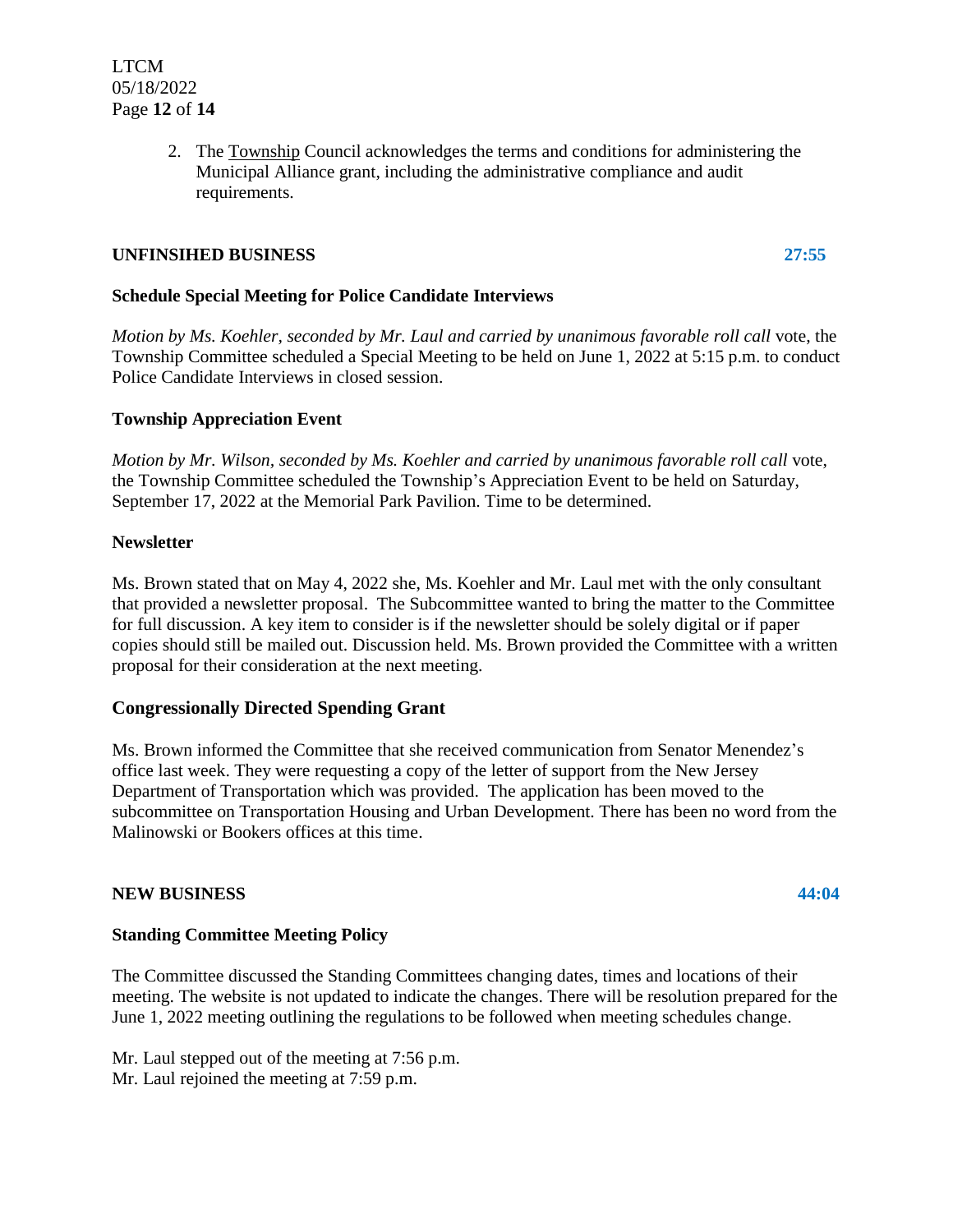LTCM 05/18/2022 Page **13** of **14**

### **Park Committee Request to Appoint Member**

Mayor Schmidt appointed Kate Monaghan to Park Committee.

*Motion by Mr. McKee, seconded by Ms. Koehler and carried by unanimous favorable roll call* vote, the Township Committee endorsed the Mayor's appointment of Kate Monaghan to the Park Committee.

### **Board of Adjustment Request for Appointment**

*Motion by Mr. Laul, seconded by Ms. Koehler and carried by unanimous favorable roll call* vote, the Township Committee appointed Charlie Fortenbacker to the Board of Adjustment to fill the unexpired term of Alternate #2, which expires on December 31, 2022.

### **Fire Department Donation Request**

*Motion by Mr. McKee, seconded by Mr. Wilson and carried by unanimous favorable roll call* vote, the Township Committee approved the annual donation to the Fire Department in the amount of \$95,000.00.

# **Fire Department 1 st Annual Fireman's Festival Event**

Ms. Brittany Sulpy, Deputy Chief of EMS and Treasurer of the Lebanon Township Fire Department, was present to request approval for the Fire Department to hold a Festival in the Memorial Park. A carnival will be held on July  $6<sup>th</sup>$ ,  $7<sup>th</sup>$  and  $8<sup>th</sup>$  from 6:00 p.m. to 10:00 p.m. where there will be games, rides and food trucks. The main festival will be held on July  $9<sup>th</sup>$  from noon to 10:00 p.m. In addition to the carnival, there will be stages set up for bands to play and a beer truck. Deputy Chief Sulpy provided details of the four-day event.

*Motion by Mr. McKee, seconded by Mr. Wilson and carried by unanimous favorable roll call vote,* the Township Committee approved the Fire Department's request to hold the Festival in the Park, contingent upon all insurance requirements being met and permit/contractual documents being in place.

#### **PRESENTATION OF VOUCHERS 1:22:**48

Committee Members provided a description of vouchers exceeding \$1000.00.

*Motion by Ms. Koehler, seconded by Mr. Laul and carried by unanimous favorable roll call vote, the* Township Committee approved the May 18, 2022 bill list in the amount of \$56,896.39.

#### **CORRESPONDENCE** 1:25:13

- a. Fire Department Report for April 2022
- b. 2021 Stormwater Tier B Annual Report
- c. Historian's January 2022, February 2022 and March 2022 Meeting Minutes
- d. Environmental and Open Space Commission March 7, 2022 Meeting Minutes
- e. Curator's Report May 2022